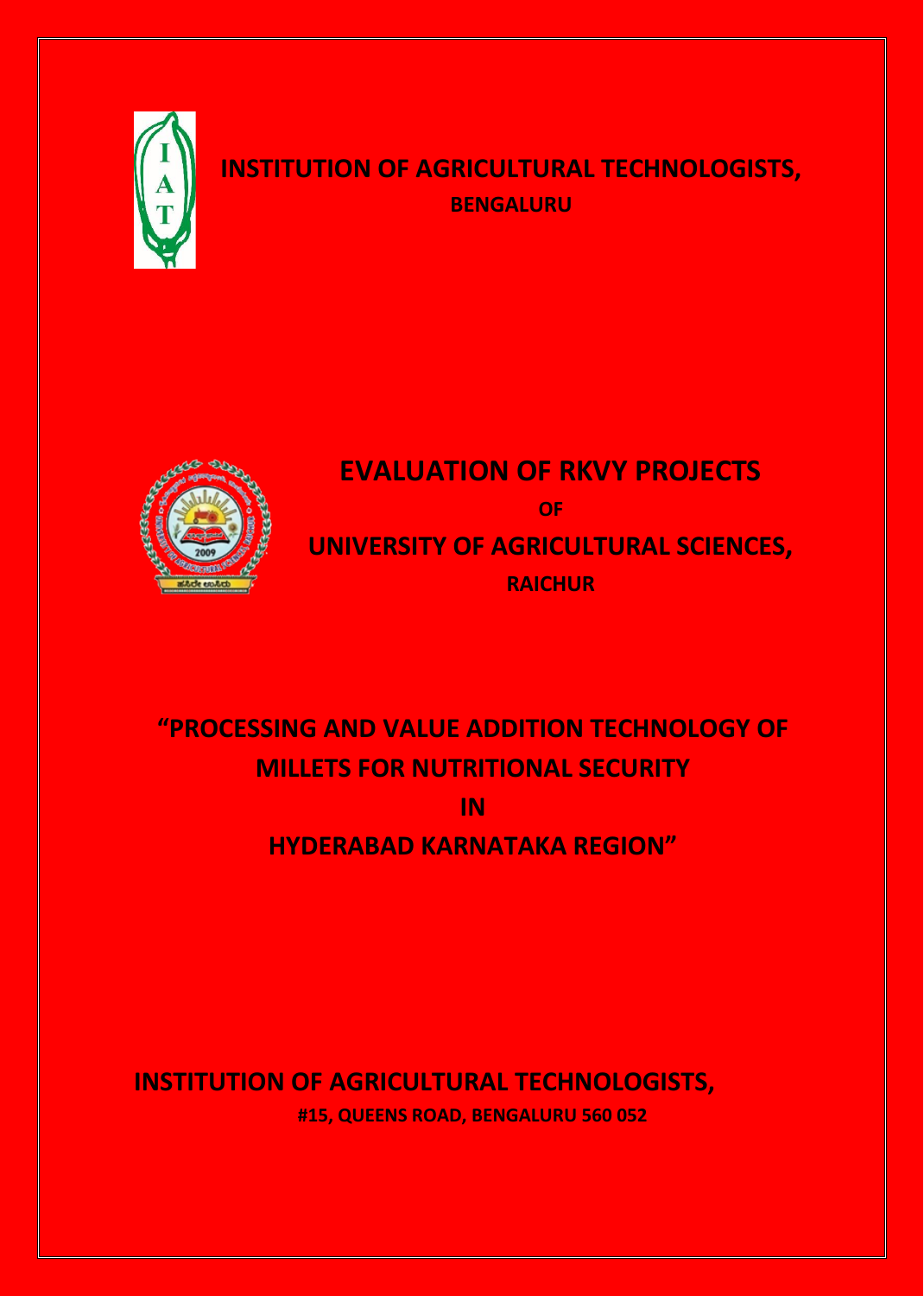#### **EXECUTIVE SUMMARY**

Global food security has been increasingly narrowing down to a handful of crops. Over 50% of the global requirement for proteins and calories are met by just three grains, maize, wheat and rice. Only 150 crops are commercialized on a significant global scale, while humankind over time, had used more than 7,000 edible species. The narrowing base of global food security is limiting livelihood options for the rural poor, particularly in marginal areas. Addressing their needs requires that we broaden the focus of research and development to include a much wider range of crop species, as one of the options.

Minor millets, a group of small-grained grass cereals, are of importance as food and fodder in the semi-arid regions of the world. Millets are the most viable option in the dryland conditions as they require minimum water and can withstand in adverse weather conditions. These crops were cultivated in wide ranges of climatic conditions and marginal conditions of soil and moisture. In India, minor millets have traditionally been cultivated in the drylands from ancient times, predominantly by poor and marginal farmers and in many cases by tribal communities.

There is a growing interest in reviving millets in the country owing to their ability to survive in changing climatic conditions while providing high nutrition and better health. Millets provide nutritious food as compared to others cereals with high fibre content, minerals and slow digestibility. The millets can constantly help to meet out the needs of our animal feed and fodder and will continue to be grown by dryland and resource poor farmers in the foreseeable future. The millets are one of the cheapest sources of energy, high content of digestive fibre, protein, vitamins and minerals.

Difficulty in processing is the key challenge that hinders consumer demand and upscaling potential for minor millets. Several interventions can be made to facilitate access by value chain actors to processing plants on the one end and by consumers to processed millet products on the other. The lack of suitable processing units close to millet fields forces local producers to take their produce to distant places (Panwar Hema Yogendra Singh, 2015).

More specifically, there is a critical need to optimise technology for de-hulling of different small millet species, which have different seed sizes. More research is needed for improving the separation mechanism in hullers to reduce removal of grits and other usable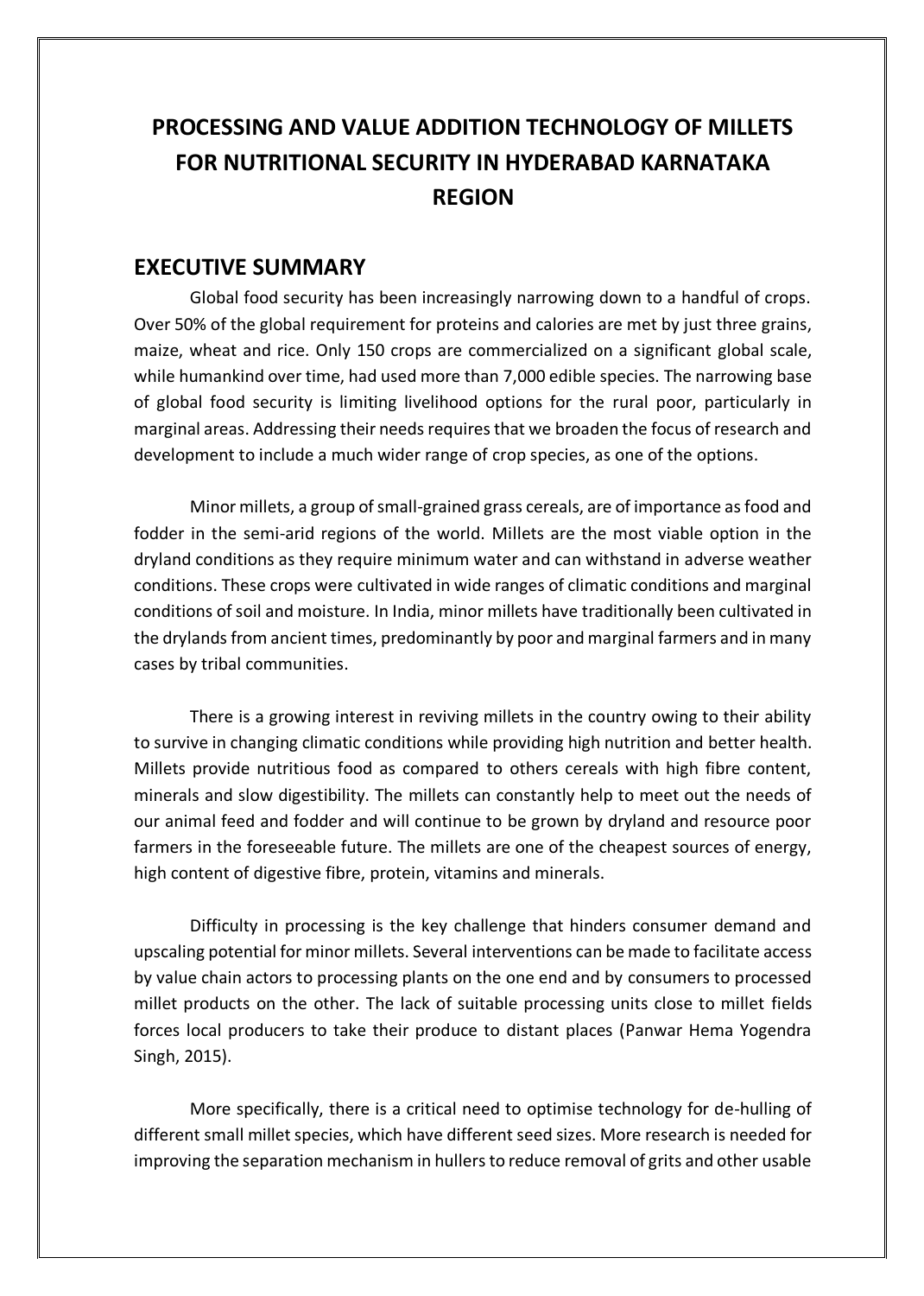materials along with the husk. Improving the sieving efficiency of graders is also needed. Large-scale equipment is available for this operation but equipment tailored for the community level and the small and medium enterprise level is needed and would be most relevant for supporting development of farmer enterprises.

Keeping the above in view, **"PROCESSING AND VALUE ADDITION TECHNOLOGY OF MILLETS FOR NUTRITIONAL SECURITY IN HYDERABAD KARNATAKA REGION"** was taken up by University of Agricultural Sciences, Raichur with Rashtriya Krishi Vikas Yojana funding. The project was implemented from 2013-14 to 2016-17. The details of the project are as under:

| 1. | <b>Title of Project</b>                                                                        | $\ddot{\cdot}$       | <b>PROCESSING</b><br><b>ADDITION</b><br><b>AND</b><br><b>VALUE</b><br>TECHNOLOGY OF MILLETS FOR NUTRITIONAL<br>SECURITY IN HYDERABAD-KARNATAKA REGION                                               |
|----|------------------------------------------------------------------------------------------------|----------------------|-----------------------------------------------------------------------------------------------------------------------------------------------------------------------------------------------------|
| 2. | Nodal officer and<br><b>Principal</b><br>Investigator                                          | $\ddot{\cdot}$       | Dr. Udaykumar Nidoni,<br>Head,<br>Dept. of Processing<br>Food<br>and<br>College<br>of<br>Engineering,<br>Agricultural<br><b>Engineering, University</b><br>Agricultural<br>of<br>Sciences, Raichur. |
| 3. | Institution (S)<br><b>Implementing</b><br>$collaborating$ :<br>other<br>and<br>Institution (s) |                      | Departments of Processing<br>and<br>Foodl<br>Engineering, College of Agricultural Engineering,<br>Raichur                                                                                           |
| 4. | Date of commencement<br>0f<br>Project                                                          | $\ddot{\phantom{a}}$ | 2013-14                                                                                                                                                                                             |
| 5. | <b>Approved date of completion</b>                                                             | $\ddot{\cdot}$       | 2016-17                                                                                                                                                                                             |
| 6. | <b>Actual date of completion</b>                                                               | $\ddot{\phantom{a}}$ | 2016-17                                                                                                                                                                                             |
| 7. | <b>Project cost</b>                                                                            | $\ddot{\phantom{a}}$ | Rs. 175 lakhs                                                                                                                                                                                       |

The objectives of the project are as follows:

- 1. Development of selected primary millet processing equipment for establishment of state-of-art millet processing complex at UAS Raichur.
- 2. Standardization of process technology for preparation of millet-based value-added products.
- 3. Adoption of developed processing and value addition technologies in the millets production catchments.
- 4. Imparting technical know-how on processing and value addition technologies among different stake holders.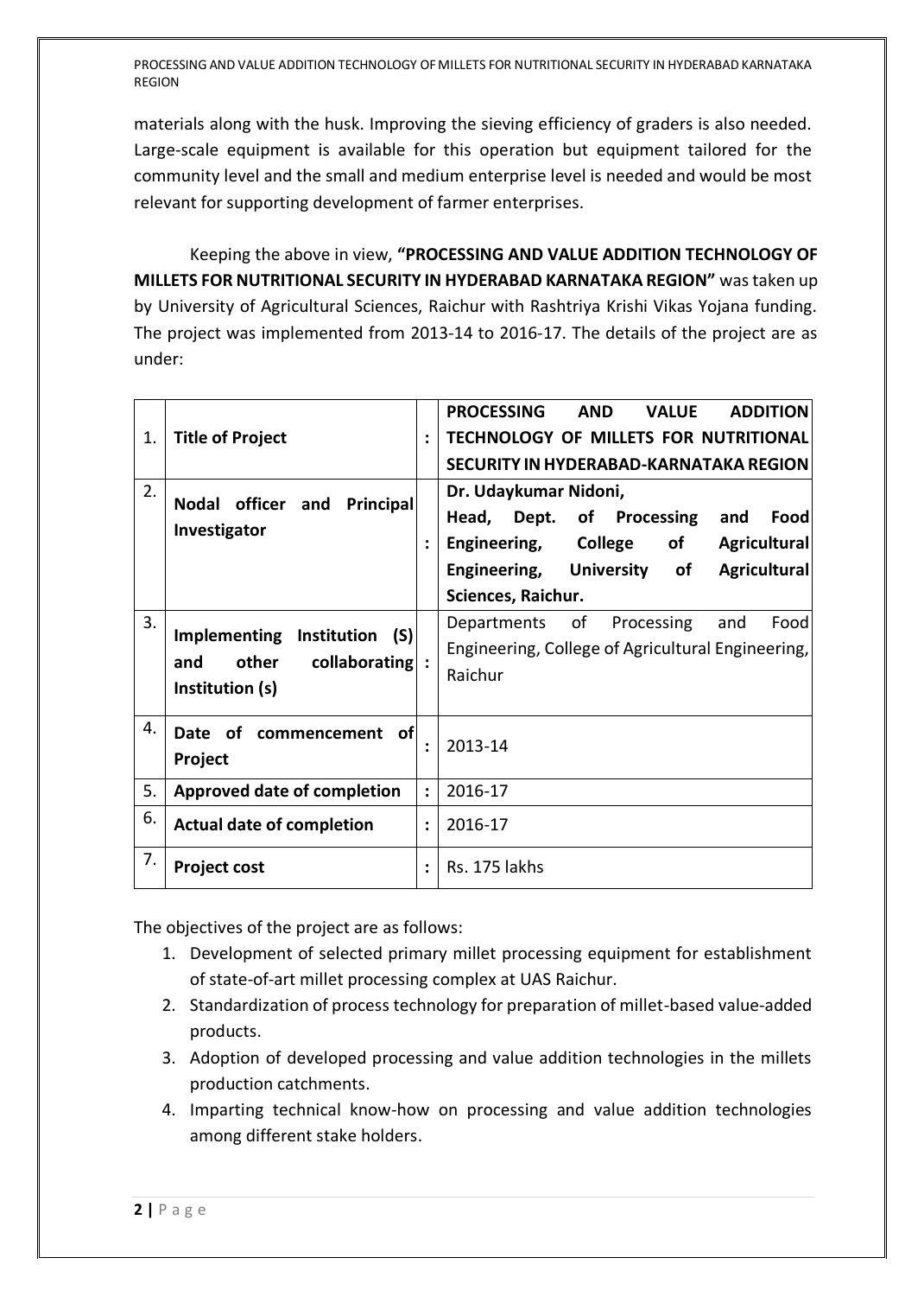The focus of Evaluation is:

- i. To evaluate the primary millet processing equipment developed by the University.
- ii. To examine the sstandardization of process technology for preparation of millet-based value-added products finalized by the University and its utility.
- iii. To evaluate the effectiveness of developed processing and value addition technologies in the millets production catchments
- iv. To evaluate the efforts made at imparting technical know-how on processing and value addition technologies among different stake holders.

### **Development of selected primary millet processing equipment for establishment of state-of-art millet processing complex at UAS Raichur.**

#### **Development of dehusker for foxtail millet**

Millets are neither ready to eat nor ready to cook grains and need some kind of processing invariably for human consumption. Difficulty in processing is the key challenge that hinders consumer demand and upscaling potential for minor millets. Several interventions can be made to facilitate access by value chain actors to processing plants on the one end and by consumers to processed millet products on the other. The lack of suitable processing units close to millet fields forces local producers to take their produce to distant places. More specifically, there is a critical need to optimise technology for dehulling of different small millet species, which have different seed sizes. More research is needed for improving the separation mechanism in hullers to reduce removal of grits and other usable materials along with the husk. Improving the sieving efficiency of graders is also needed.

In this direction, a prototype of the millet dehusker has been developed under the project. The prototype has been tested for efficiency and it has been observed that the dehusking efficiency of dehusker for foxtail millet was found to be 81%. that the dehusking efficiency of dehusker for foxtail millet was found to be 81%. The head yield of dehusked grains was 97.33%. The cleaning efficiency of the grader/separator was found to be 81.66%. The broken yield of dehusked grains was 2.66%. Malathi Durairaj et al., 2018 reported dehulling efficiency of 95-96% and broken yield of dehusked grains of 4-5% with the double chamber centrifugal dehuller developed at Department of Post-Harvest Technology Centre, Tamil Nadu Agricultural University, Coimbatore, India.

The dehusker and polisher developed by Department of Processing and Food Engineering, College of Agricultural Engineering, University of Agricultural Sciences, Raichur has been installed at Agricultural Research Stations, Bidar, Hagari, Lingsugur, Gangavathi and Raichur.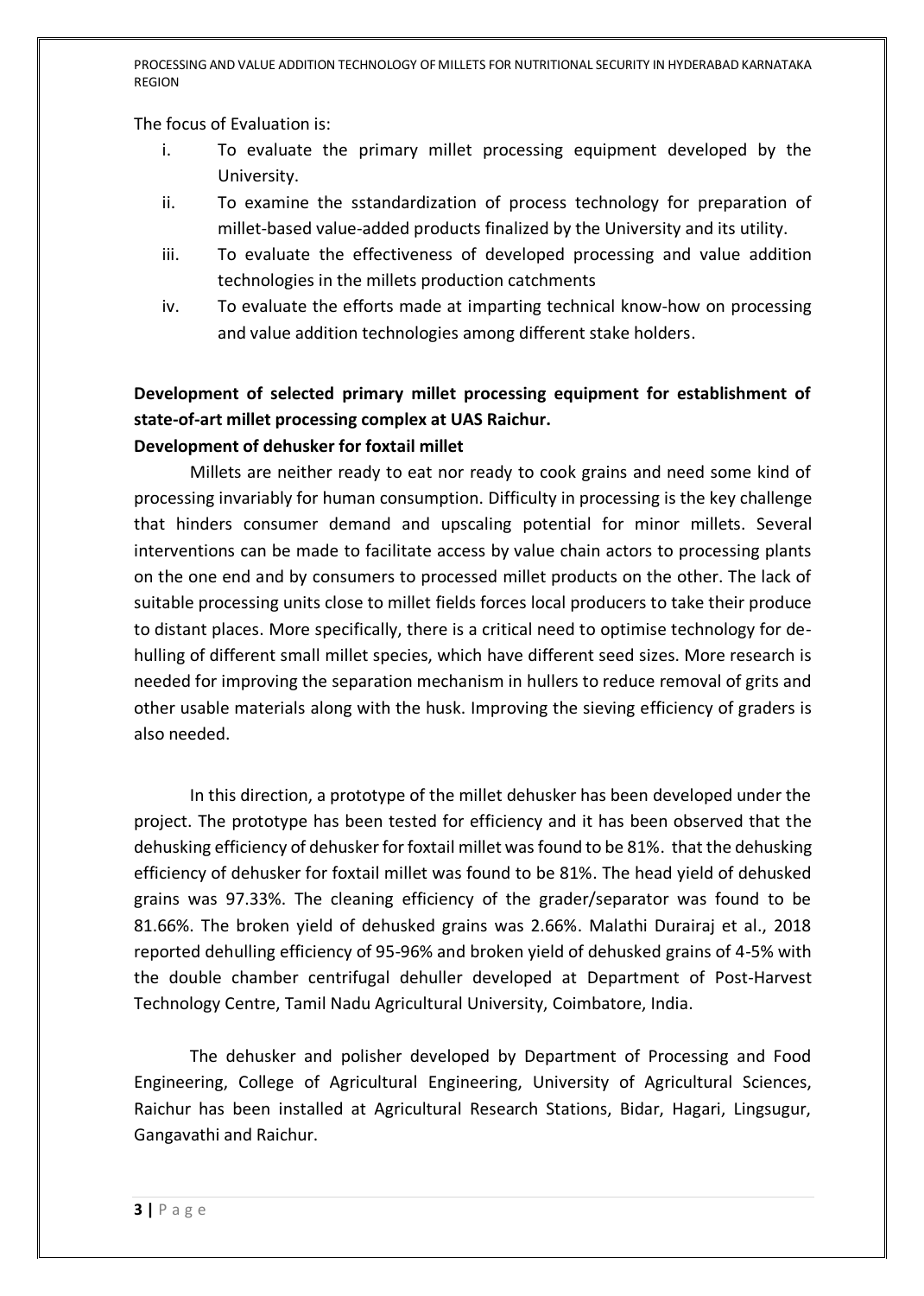Standardization of process technology for preparation of millet-based value added products has been taken up under the project and preparation flow charts have been prepared for various millet-based bakery products. Indian Institute of Millets Research, Hyderabad has already brought out Technologies of Millet Value added products detailing the methods of preparation of various products from millets. Similar efforts have been done by Central Food Technology Research Institute, Mysuru and Tamilnadu Agricultural University, Coimbatore also. There is need to bring out the literature in local language.

The bakery established in the University campus is being used for commercial production of millet-based bakery products and sale in the University Sales counter. This is a good move and helps in popularizing the millet products.

Memorandum of Understanding has been signed with two private entrepreneurs, viz., Mr. Millet and M/s. Farm Bandi for commercial production of millet-based bakery products and units have been started to manufacture millet bakery products of 500 kg/ hour. These are being marketed in Ballari, Davanagere and Raichur.

Training programmes have been conducted for training entrepreneurs in making various millet-based bakery products. Totally 390 entrepreneurs during 2012-14, 212 beneficiaries during 2015-16 and 376 beneficiaries during 2016-18 have been trained at in Raichur. Similar programmes were held in Hagari, Lingsugur and Huvina Hadagali where 289, 38 and 71 beneficiaries were trained. There is need to evaluate the impact of these training programmes.

#### **REFLECTIONS AND CONCLUSIONS**

- 1. Efforts made in design and development of millets dehusker are praiseworthy. The University should obtain patent for the machinery developed and also take up commercial production of the machinery under PPP mode by tieing up with a commercial agricultural machinery manufacturer.
- 2. Standardization of process technology for preparation of millet-based value added products has been taken up under the project and preparation flow charts have been prepared for various millet-based bakery products. There is need to bring out the literature in local language.
- 3. The bakery established in the University campus is being used for commercial production of millet-based bakery products and sale in the University Sales counter. This is a good move and helps in popularizing the millet products.
- 4. Training programmes have been conducted for training entrepreneurs in making various millet-based bakery products. There is need to evaluate the impact of these training programmes.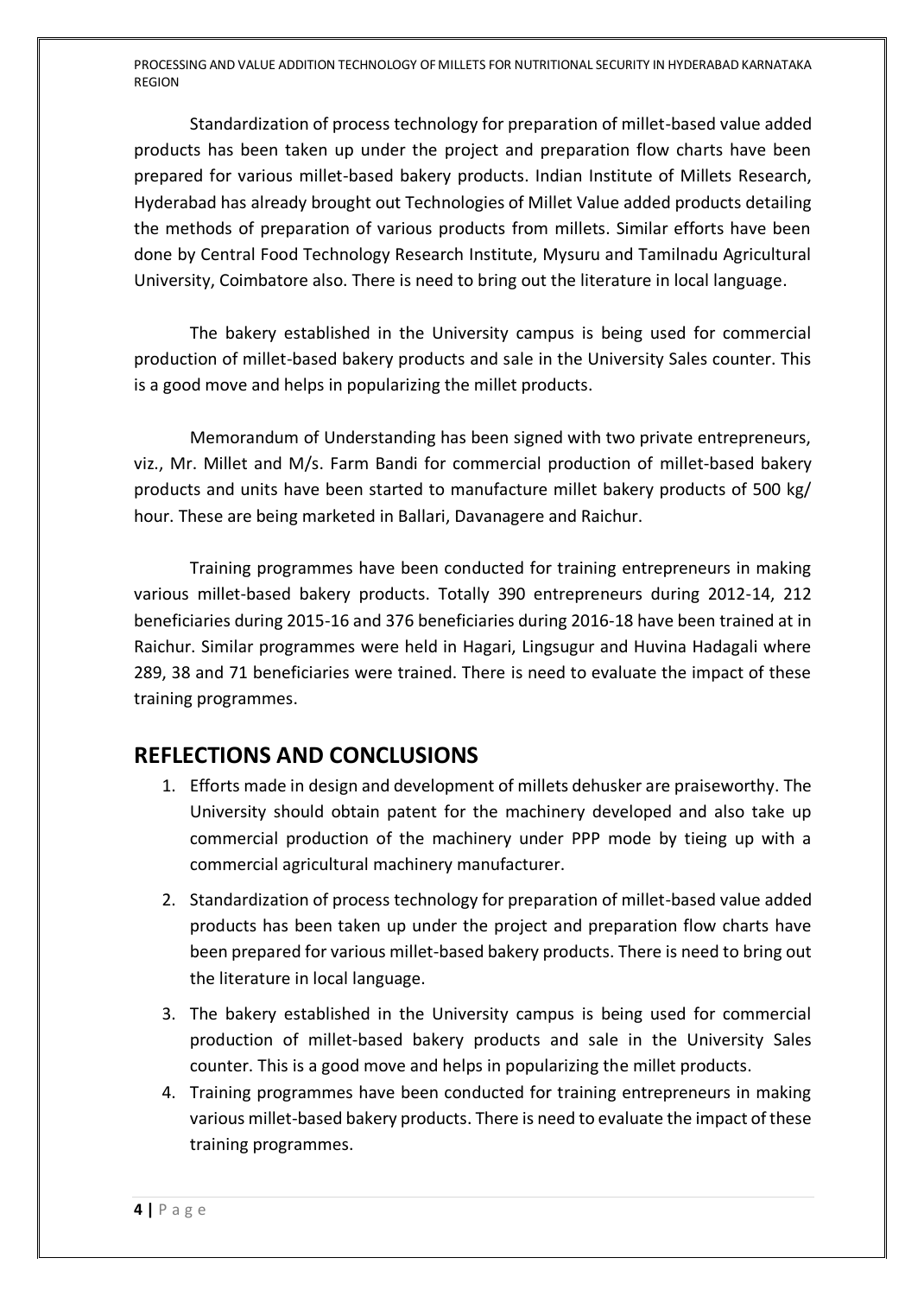#### **ACTION POINTS**

- 1. The outcome of the projects is very good. However, there is a need of working model with support of private participation or as per Farmer Producer Organization principles/ model.
- 2. Nutritional status of millet products and their digestibility need to be worked out in collaboration with food scientists and medical practitioners.
- 3. Keeping quality of millet products, i.e., shelf life of products and their economics need to be worked out in detail.
- 4. Comparative keeping quality of dehusked and nondehusked products may be tested with economics.
- 5. Economics of by-products and products may be worked out in addition to value addition and nutrition quality.
- 6. Efforts made in design and development of millets dehusker are praiseworthy. The University should obtain patent for the machinery developed and also take up commercial production of the machinery under PPP mode by tieing up with a commercial agricultural machinery manufacturer. Effort may be made include this machine under mechanization subsidy scheme.
- 7. Efforts made in development of the millet de-husker increases the quality input of the processed product of millets, enables the farmers to fetch more price in the market (Approximately 1000 farmers benefitted using this unit).
- 8. Standardization of process technology for preparation of millet-based value added products has been taken up under the project and preparation flow charts have been prepared for various millet-based bakery products. There is need to bring out the literature in local language.
- 9. The bakery established for commercial production of millet-based bakery products and a sale counter at UAS RAICHUR under this project enables the farmers of this Hyderabad Karnataka region as a market facility to sell their value-added product to get notable price for enhancing economic conditions of the farmers
- 10. Training programmes have been conducted for training entrepreneurs in making various millet-based bakery products. There is need to evaluate the impact of these training programmes.
- 11. Already Two Enterprises Mr. Millet and M/s. Farm Bandi (Memorandum of Understanding with UAS Raichur) has started bakery more private Enterprises are to be attracted to popularize this technology and extend the benefits to the farmers.
- 12. A core team of experts at the Institution level may be identified to identify suitable equipment/ technology developed to recommend and initiate for patent registration and policy formation at university level/ transfer of this technology to